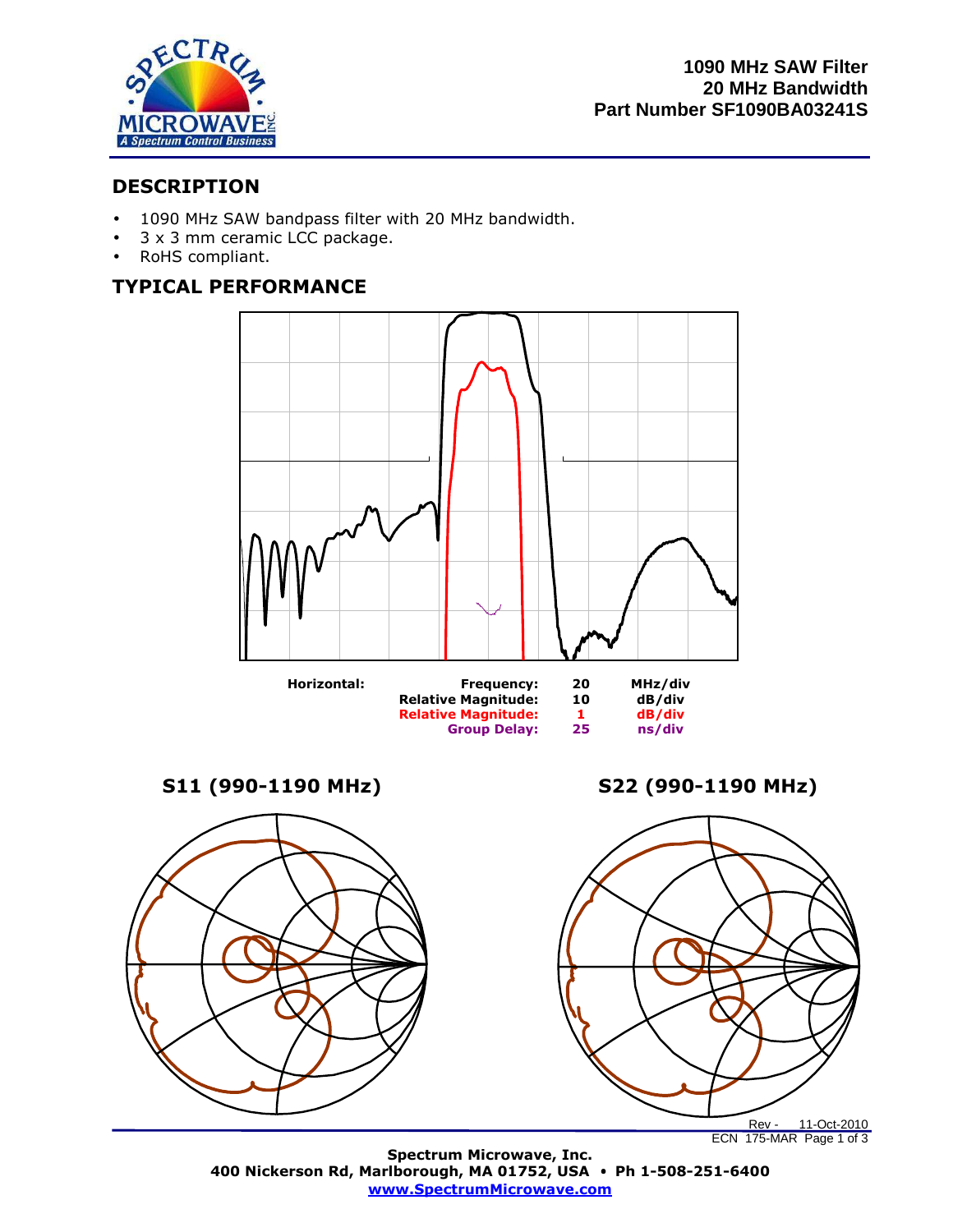

## **SPECIFICATION**

| <b>Parameter</b>                           | <b>Min</b> | <b>Typ</b> | <b>Max</b> | <b>Units</b>   |
|--------------------------------------------|------------|------------|------------|----------------|
| Center Frequency, $F_c$ <sup>1</sup>       |            | 1090       |            | <b>MHz</b>     |
| <b>Insertion Loss</b>                      |            | 2.8        | 3.7        | dB             |
| Pass Band Ripple (1085 to 1095 MHz)        |            | 0.5        |            | dB p-p         |
| Group Delay Variation (1085 to 1095 MHz)   |            | 15         | 25         | $ns p-p$       |
| 1 dB Bandwidth <sup>2</sup>                | 20         | 22         |            | <b>MHz</b>     |
| Lower 1 dB Frequency                       |            | 1079       | 1080       | <b>MHz</b>     |
| Upper 1 dB Frequency                       | 1100       | 1101       |            | <b>MHz</b>     |
| Attenuation (10 to 1066 MHz) $^2$          | 30         | 38         |            | dB             |
| Attenuation (1120 to 1600 MHz) $^2$        | 30         | 45         |            | dB             |
| Input/Output Return Loss at F <sub>c</sub> | 8          | 19         |            | dB             |
| Source and Load Impedance                  | 50         |            |            | ohms           |
| Temperature Coefficient of Frequency       | $-35$      |            |            | ppm/°          |
| <b>Ambient Temperature</b>                 | 25         |            |            | $\overline{C}$ |

Notes: 1. Reference frequency. Computed as mean of the 1 dB frequencies. 2. All dB values are referenced to the insertion loss value.

## **MAXIMUM RATINGS**

| Parameter                   |     | мах    |     |
|-----------------------------|-----|--------|-----|
| Storage Temperature Range   | -55 | $+125$ |     |
| Operating Temperature Range | -55 | $+125$ |     |
| Input Power Level           |     |        | dRm |

# **MATCHING CIRCUIT**



Notes:

• Matching components are not required.